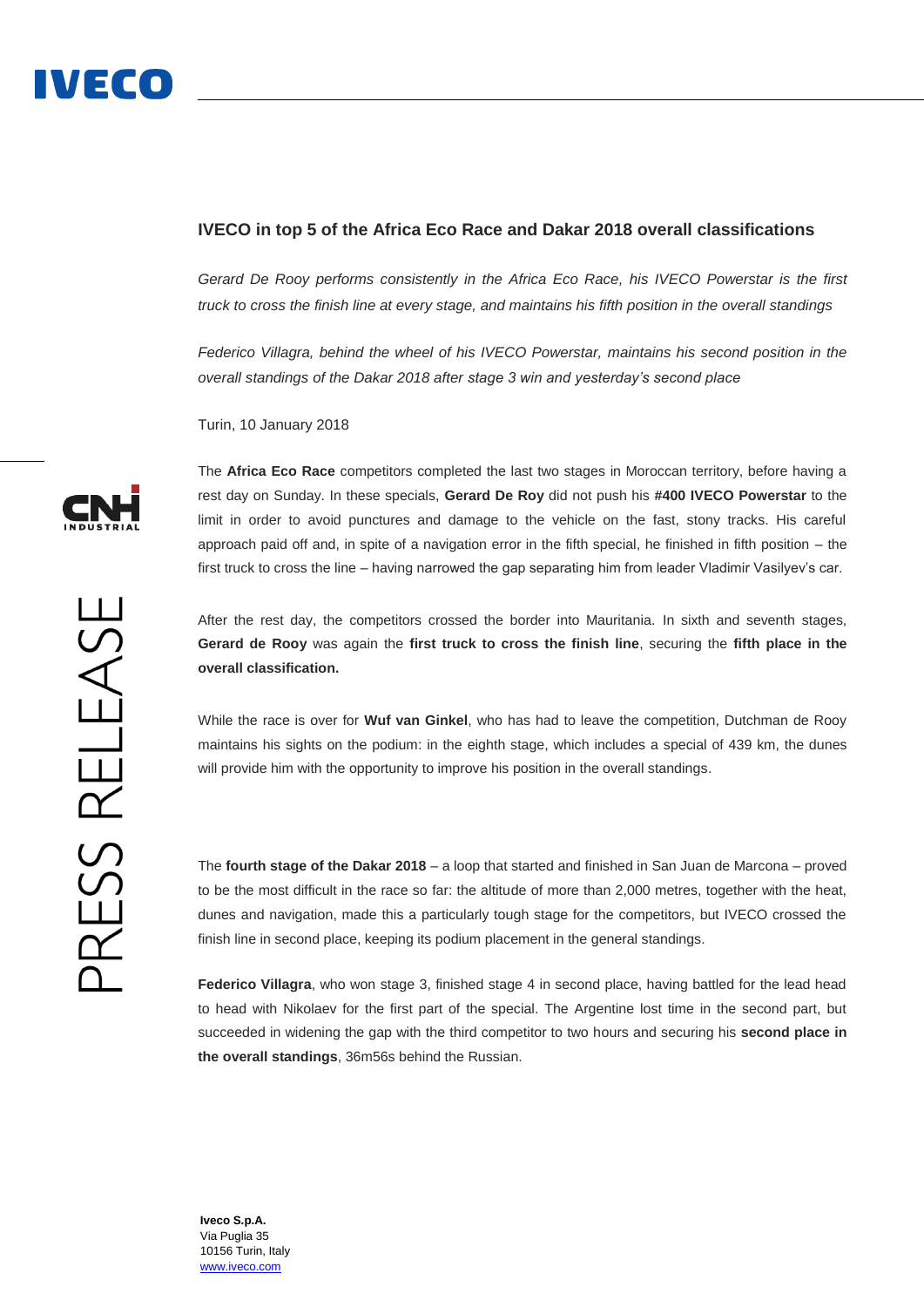

**Ton Van Genugten**, who had shown great consistency finishing in the Top 5 of the day in the first two stages, suffered a setback in stage 3, when an accident that cost him more than an hour and a half. In stage 4, he had once again a rough day with issues in the gearbox and dropped back in the classification, despite battling for the lead in the first kilometers of the special. The **IVECO Powerstar #509** now lies in **11th position in the overall classification**, four and a half hours away from Nikolaev.

Kazakh **Artur Ardavichus** had a tortuous special in stage 2 and lost more time in the following special, when he stopped to help the crew teammate Van Genugten after the accident. In stage 4 he got off to a flying start and was clocking his best special in this edition, consistently among the best drivers of the day, moving up from 12th up to 5th, until the last waypoint where he lost more than an hour, closing the stage in 11th position, 1h44m47s behind the leader.

The Dakar caravan will continue with another stage that is expected to be as tough as the fourth, with 267 timed kilometers in sand and dunes. The fight for the lead is still wide open and the IVECO Powerstars are big contenders.

#### *Stage 7 – Africa Eco Race 2018*

# 1. Vladimir Vasilyev (Mini) 3h53m48s 2. Mathieu Serradori (LCR 30) + 2m09s 3. Guillaume Gomez (Optimus) + 30m27s 4. Pascal Thomasse (Optimus) + 32m18s 5. Andrey Rudskoy (GForce) + 34m30s **---------**

**7. GERARD DE ROOY (IVECO) + 46m42s**

## *Overall Standings – Africa Eco Race 2018*

- 1. Vladimir Vasilyev (Mini) 22h51m28s
- 2. Mathieu Serradori (LCR 30) + 16m23s
- 3. Pascal Thomasse (Optimus) + 2h2m6s
- 4. Remy Vauthier (Optimus) + 3h42m52s
- **5. GERARD DE ROOY (IVECO) + 3h45m**
- -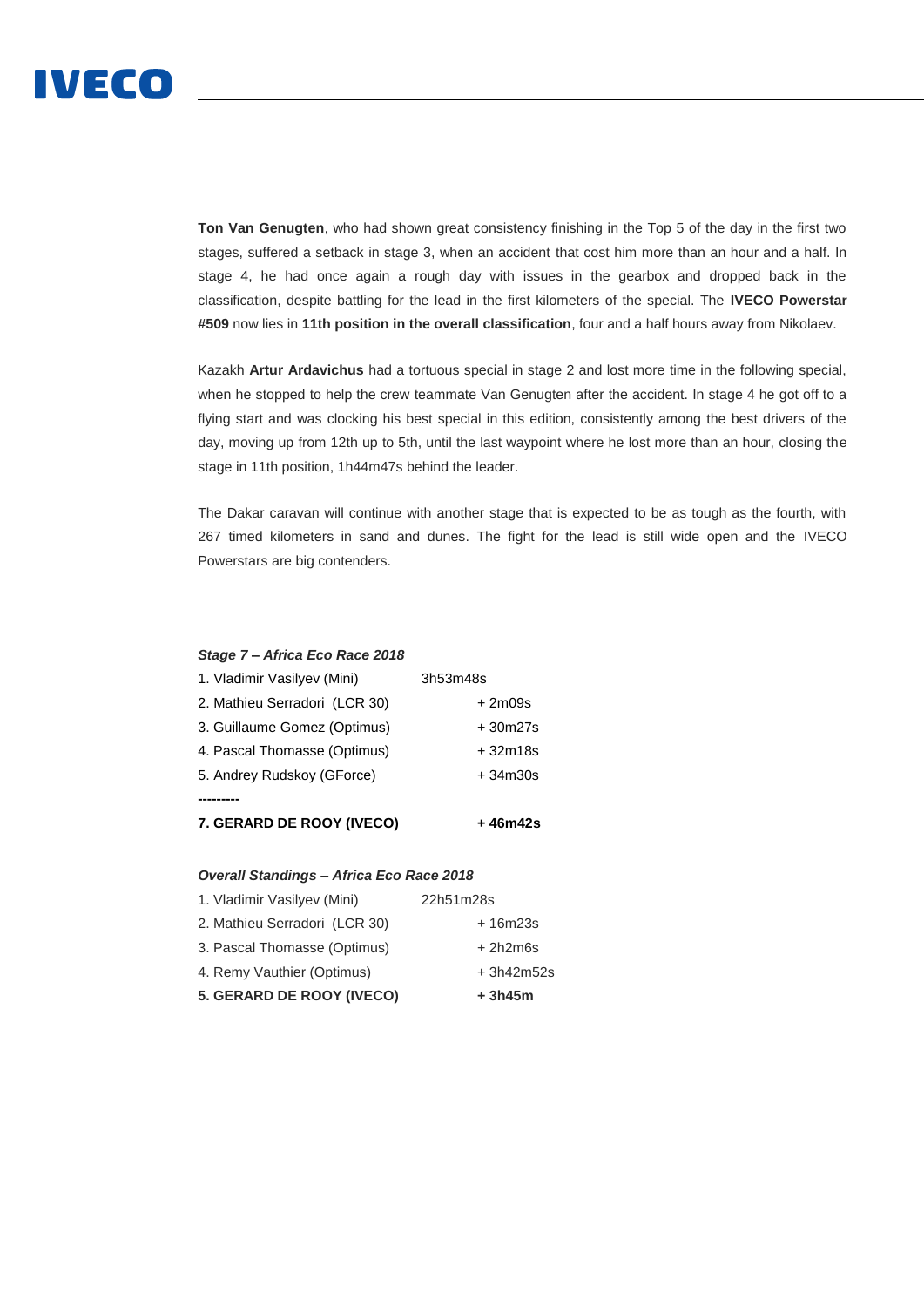# **IVECO**

| Stage 4 - Rally Dakar 2018                  |             |
|---------------------------------------------|-------------|
| 1. Eduard Nikolaev (Kamaz)                  | 4h35m08s    |
| 2. FEDERICO VILLAGRA (IVECO)                | $+27m57s$   |
| 3. Martin Kolomy (Tatra)                    | $+38m49s$   |
| 4. Teruhito Sugawara (Hino)                 | $+1h13m15s$ |
| 5. Gert Huzink (Renault)                    | $+1h16m33s$ |
| .                                           |             |
| <b>11. ARTUR ARDAVICHUS (IVECO)</b>         | $+1h44m47s$ |
| <b>14. TON VAN GENUGTEN (IVECO)</b>         | $+2h47m40s$ |
|                                             |             |
|                                             |             |
| <b>Overall Standings - Rally Dakar 2018</b> |             |
| 1. Eduard Nikolaev (Kamaz)                  | 12h22m27s   |
| 2. FEDERICO VILLAGRA (IVECO)                | +36m55s     |
| 3. Siarhei Viazovich (Maz)                  | + 2h22m23s  |
| 4. Martin Macik (Liaz)                      | + 2h22m57s  |
| 5. Teruhito Sugawara (Hino)                 | + 2h56m34s  |
|                                             |             |
| 10. ARTUR ARDAVICHUS (IVECO)                | $+4h12m31s$ |

### **IVECO**

*IVECO is a brand of CNH Industrial N.V., a World leader in Capital Goods listed on the New York Stock Exchange (NYSE: CNHI) and on the Mercato Telematico Azionario of the Borsa Italiana (MI: CNHI). IVECO designs, manufactures and markets a wide range of light, medium and heavy commercial vehicles, off-road trucks, and vehicles for applications such as off-road missions.* 

*The brand's wide range of products include the Daily, a vehicle that covers the 3 – 7 ton vehicle weight segment, the Eurocargo from 6 – 19 tons, the Trakker (dedicated to off-road missions) and the Stralis, both over 16 tons. In addition, the Iveco Astra brand builds off-road trucks and special vehicles.*

*IVECO employs close to 21,000 individuals globally. It manages production sites in 7 countries throughout Europe, Asia, Africa, Oceania and Latin America where it produces vehicles featuring the latest advanced technologies. 4,200 sales and service outlets in over 160 countries guarantee technical support wherever an IVECO vehicle is at work.*

*For further information about IVECO[: www.iveco.com](http://www.iveco.com/) For further information about CNH Industrial[: www.cnhindustrial.com](http://www.cnhindustrial.com/)*